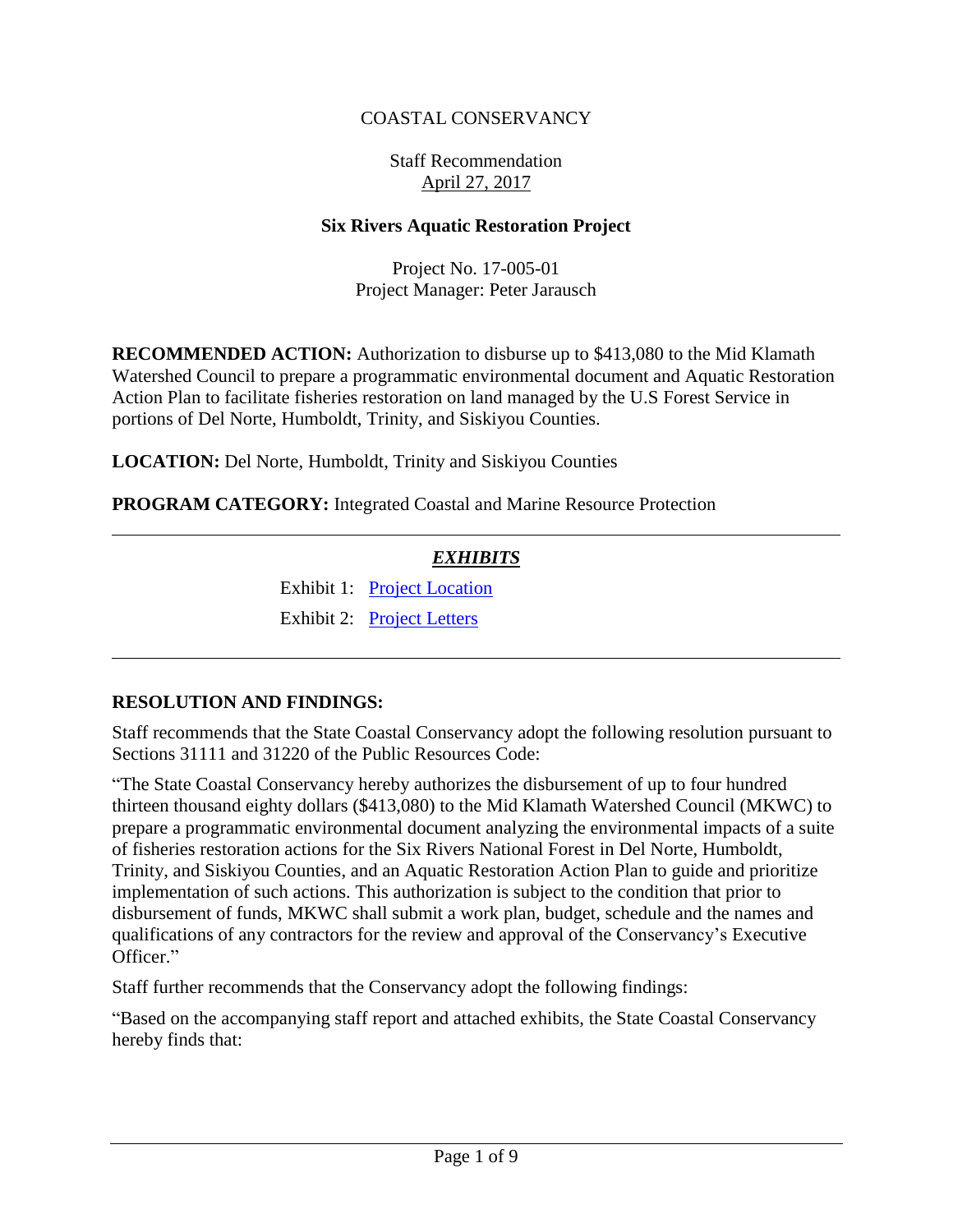- 1. The proposed authorization is consistent with Chapters 3 (Section 31111) and 5.5 (Section 31220) of Division 21 of the Public Resources Code, regarding the preparation of plans and protection of coastal and marine resources, respectively.
- 2. The proposed project is consistent with the current Conservancy Project Selection Criteria and Guidelines.
- 3. The Mid Klamath Watershed Council is a nonprofit organization existing under section  $501(c)(3)$  of the U.S. Internal Revenue Code, and whose purposes are consistent with Division 21 of the Public Resources Code."

# **PROJECT SUMMARY:**

Staff recommends that the Conservancy authorize the disbursement of up to \$413,080 to the Mid Klamath Watershed Council (MKWC) to prepare a programmatic environmental document analyzing the environmental impacts of a suite of fisheries restoration projects that could be carried out in the Six Rivers National Forest and to prepare the Aquatic Restoration Action Plan to guide and prioritize implementation of these fisheries restoration projects. MKWC will work closely with the U.S. Forest Service (Forest Service) in development of these documents. When completed, these documents will help to streamline the efforts of Forest Service, nonprofit partners, and neighboring tribes to implement projects that enhance and restore salmonid habitat within the Six Rivers National Forest.

The proposed project addresses an urgent need to restore north coast salmon populations and fisheries to productive and sustainable levels that will provide substantial environmental, cultural, and economic benefits to local coastal and inland communities in Del Norte, Humboldt, Siskiyou and Trinity Counties. The livelihoods of many rural local communities are based on not only the income that is brought in through commercial and recreational fishing, but from aboriginal and other subsistence fishing undertaken by local tribal and community members.

Though relatively productive in terms of fish, many streams managed by the Forest Service are still recovering from the legacy effects of large floods, first in 1955 and then in 1964, that changed the riparian areas and channels through landslides and removal of large streamside coniferous and deciduous trees. On the Klamath and Trinity Rivers, development of dams and highways have altered most of the main-stem channel, changed the natural rise and fall of these rivers, and disconnected side-channel habitats. Historically, side-channels were part of a web of small tributaries, as were wet meadows, oxbows, and beaver ponds. These habitats along the rivers provided important summer rearing and winter refuge for resident and anadromous fish. In many stream reaches, due to human activities, instream habitat was simplified and channel complexity necessary for various salmonid life stages was lost. Today, riparian forests in many areas are dominated by alder stands and lack sufficient future potential woody debris recruitment important for instream habitat complexity. Anadromous fish populations have diminished significantly, despite the introductions of hatchery fish, and the ratio of hatchery fish to natural spawners is out of balance. In 2013-14, the hatchery fish helped keep the total number of individuals at 15,275. However, only about 4,100 of those fish were natural spawners, which are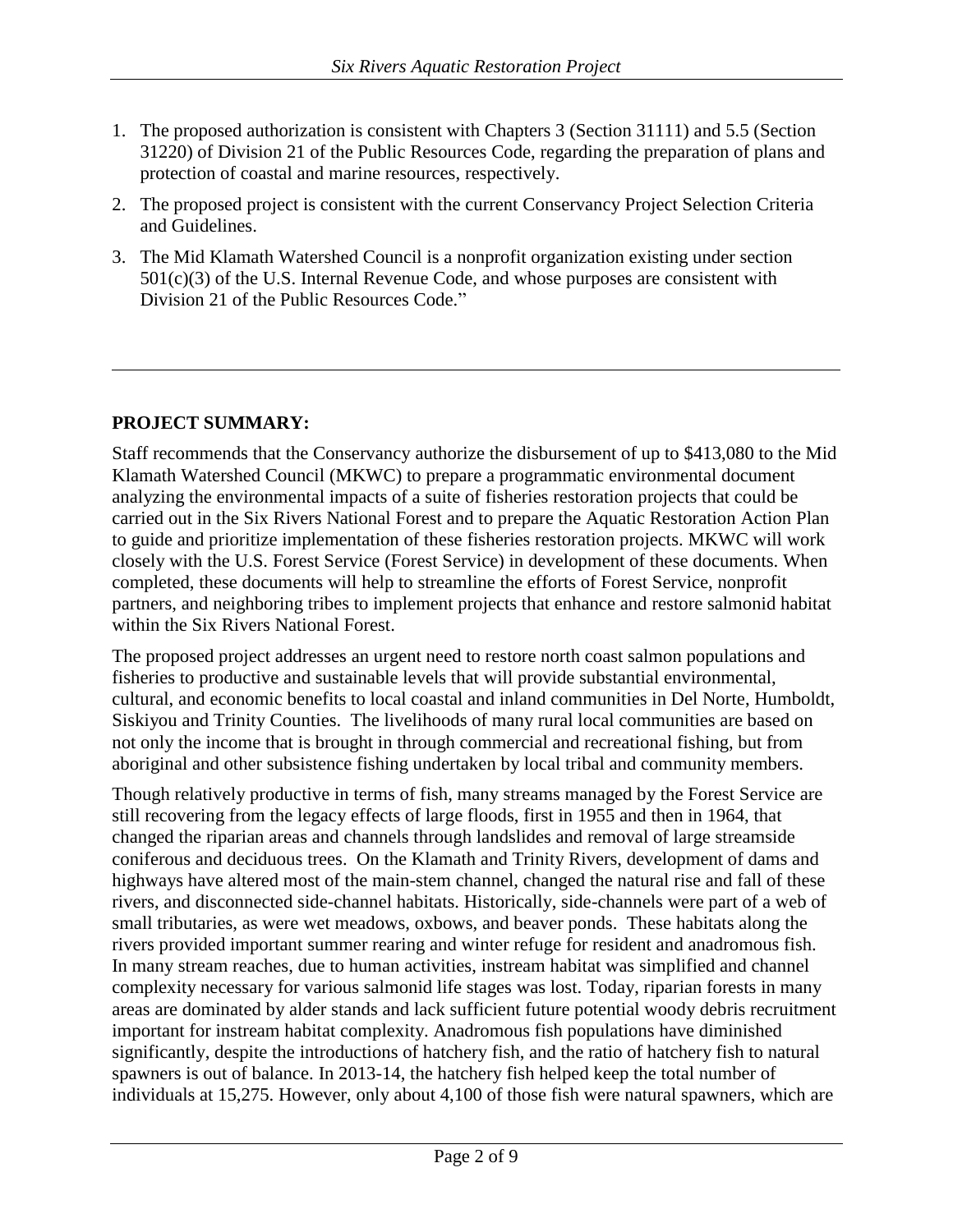far more important to the long-term survival of the species. Ideally, for a total population of 15,000 fish, 10,500 would need to be natural spawners. This imbalance of hatchery versus natural spawners is true for both Chinook and steelhead on the Trinity and Klamath Rivers. Total numbers of actual versus desired populations for coho, chinook, and steelhead are in decline across the forest.

Forest Service staff recognize the great potential to undertake fisheries restoration projects within the lands that it manages but is currently unable to do so for two reasons. First, staff has not been able to secure sufficient funding from the Federal Government to complete the necessary environmental review. Over the last ten years, much of the budget for the Forest Service has gone to fighting wildfires and few funds remain at the end of the fire season for forest and fisheries management. The most cost effective and environmentally sound approach to fisheries restoration across such a large landscape is to prepare one environmental document that will address all land managed under the Six Rivers National Forest in a single document rather than on a project by project basis. The Forest Service is preparing portions of the environmental document, but it lacks the staff resources to complete all of the necessary biological and cultural resources surveys for such a wide area.

Second, at this time the Forest Service does not have a plan that comprehensively analyzes the need for fisheries restoration across its holdings, and prioritizes implementation projects. The proposed project will include an Aquatic Restoration Action Plan (ARAP) that will guide fisheries restoration and ensure that future projects focus on addressing the most critical needs in a systematic fashion. With these two documents completed, the MKWC, Forest Service and other partners will be well-positioned to compete for federal and state funding to implement restoration projects.

The first phase of the proposed project involves conducting a landscape-level environmental analysis of a suite of potential fisheries restoration projects that complies with the requirements of National Environmental Policy Act (NEPA) and California Environmental Quality Act (CEQA). The California Office of Planning and Research 2014 guidance *NEPA and CEQA: Integrating Federal and State Environmental reviews* encourages federal, state and local agencies to coordinate the NEPA and CEQA process so that one environmental document is prepared that meets the requirements for both CEQA and NEPA. The proposed programmatic environmental document will meet that goal, and upon approval, the Forest Service may issue a Record of Decision, finalizing its NEPA process. After that approval, any California public agency wishing to participate in future fisheries restoration work within the Six Rivers National Forest may utilize the approved Forest Service's environmental document, because the document will be prepared in compliance with CEQA.

Resource specialist surveys will inform the environmental and ARAP documents. These surveys will include but not be limited to cultural resource surveys, biological surveys, wetland delineations, and surveys for hazardous materials. These surveys will cover potential aquatic restoration projects that occur within the administrative boundaries of the Forest. This information will help determine the status of particular resource components within the ecosystem, describe existing reference sites, and identify any aquatic restoration opportunities.

The second part of the proposed project entails convening participating programs, agencies, and stakeholders to develop consensus goals and objectives for aquatic restoration in the Six Rivers National Forest resulting in a clearly-stated Aquatic Restoration Action Plan. The ARAP will be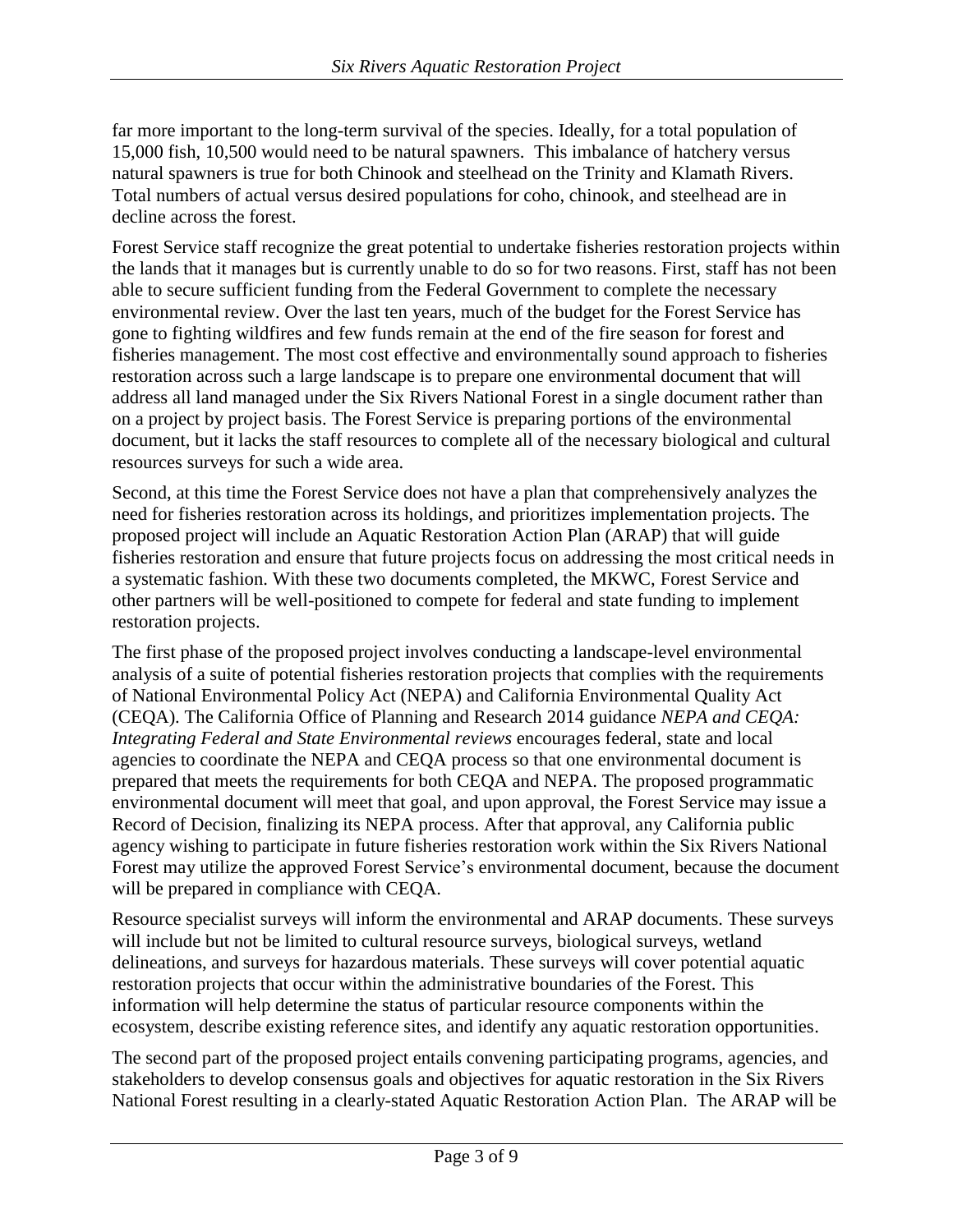a programmatic document describing existing resource conditions identified through field assessments and the environmental process. The ARAP will identify priority management actions aimed at stream restoration actions that will facilitate progress towards desired conditions identified in state and federal recovery plans. The ARAP management actions will include both specific fisheries restoration projects such as passage barrier removal on tributaries to the Trinity River, as well as categories of projects such as improving spawning or over wintering habitat. Forest Service and MKWC staffs will work with local interested parties to develop the initial draft project-specific restoration goals and objectives that will lead to a healthy restored landscape. Ongoing partnership participation will be encouraged and solicited through workshops, media releases, and other venues to produce the final ARAP project-specific restoration goals and objectives.

The overall goals and objectives of the proposed project are to accelerate the implementation of fishery restoration projects that improve degraded aquatic and anadromous fisheries instream habitats that support various life stages, thereby aiding in the recovery of federally-listed threatened, endangered, tribal trust and sensitive species. One of the main objectives is to address the limiting stream habitat elements for a resilient fishery, including but not limited to, spawning, rearing, and over-wintering habitats within the Smith, Klamath, Trinity, Salmon, Mad, and Van Duzen watersheds located in the Six Rivers National Forest. Restoration of anadromous fisheries habitats will ensure that the Forest Service upholds its obligations for maintaining fisheries for the benefits of tribal and local communities across the Forest.

The MKWC is a nonprofit organization based in Orleans, CA whose mission is to collaboratively plan and implement watershed restoration, coordinate on land management issues, and promote community vitality through sustainable local economic opportunities. Since its founding in 2001, MKWC has successfully undertaken collaborative fisheries restoration work along the Klamath River between Iron Gate Dam and the confluence with the Trinity River. In addition to the MKWC and Forest Service, all of these projects involve multiple partners such as the US Forest Service, Bureau of Land Management, the Karuk Tribe, and the Yurok Tribe. This partnership is well-positioned to guide the proposed project within the Six Rivers National Forest. The Forest Service will support this effort by providing its full environmental analysis team and coordinate with outside experts as needed.

# **Site Description:**

The Six Rivers National Forest includes mountainous land that stretches from the Oregon border south for approximately 140 miles to Mendocino County (see Exhibit 1). Staff at the Six Rivers National Forest also manage a portion of the Klamath National Forest's Ukonom Ranger District, bringing the total land under Six Rivers National Forest to about 1.2 million acres .The federally-designated Smith River National Recreation Area consists of 307,973 acres of the northernmost section of the forest. Staff at the Six Rivers National Forest shares management of four wilderness areas – the Siskiyou, Trinity Alps, Yolla-Bolly, and Marble Mountain – with nearby National Forest Service staffs, and has sole responsibility for managing the North Fork Wilderness. Six Rivers National Forest Service's headquarters is located in Eureka, with district offices (or "ranger districts") in the communities of Gasquet (Gasquet Ranger District), Orleans (Orleans/Ukonom Ranger District), Willow Creek (Lower Trinity Ranger District), and Mad River (Mad River Ranger District).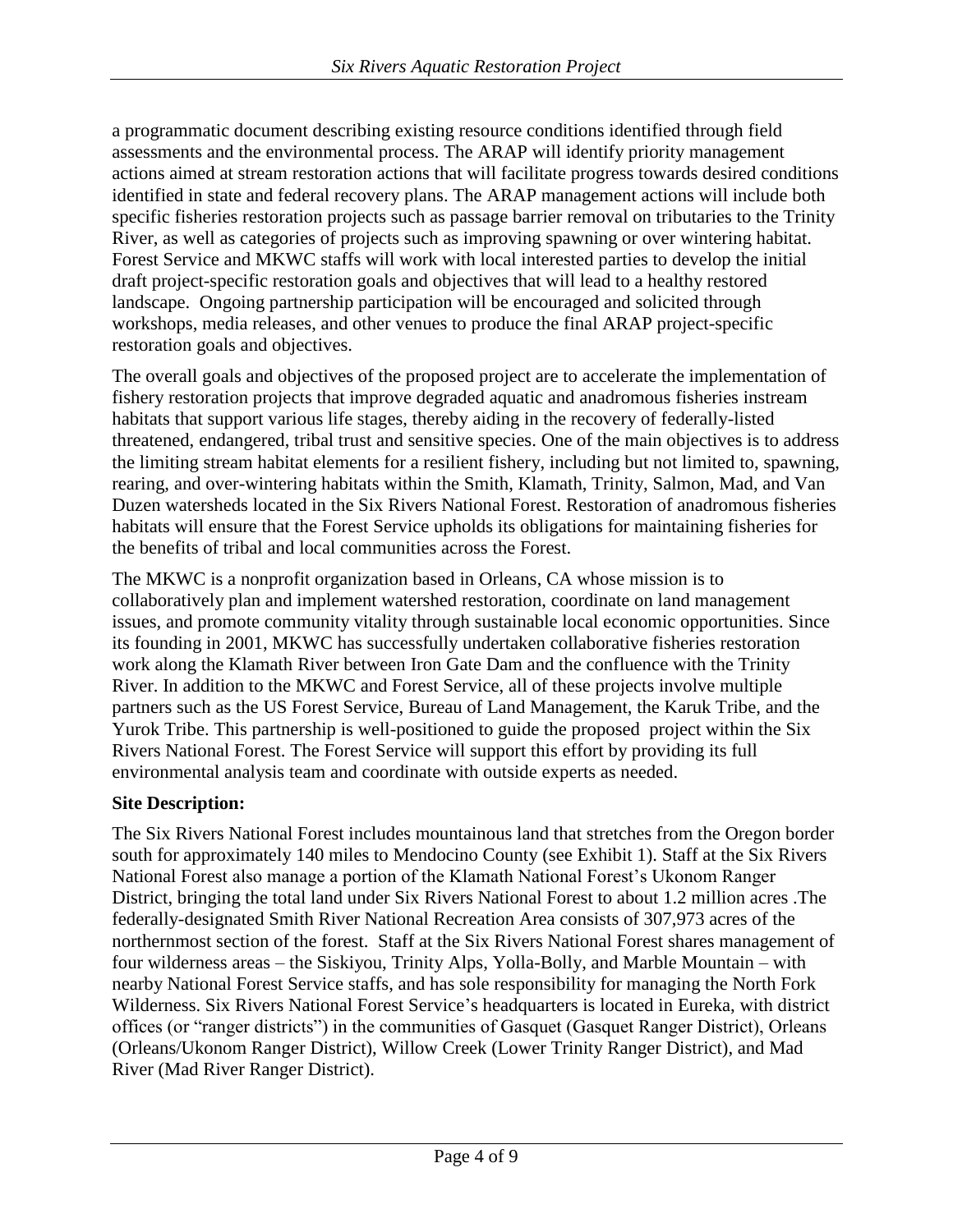Elevations across the Forest range from nearly sea level to approximately 7,000 feet. As a result, Six Rivers National Forest supports many diverse ecosystems and landscapes. The Forest lies within two physiographic provinces: the Klamath Mountains and the Coastal Range and contains extensive stands of coniferous forest, with moderate amounts of oak woodland and grassland in the southern part of the Forest. These ecosystems provide habitat for eight federally classified threatened and endangered species. In addition, 32 plant, 2 bird, 1 fish, and 2 mammal species found in the Six Rivers National Forest are designated by the Forest Service as sensitive species.

Six Rivers National Forest has more than 1,500 miles of streams, constituting about 9 percent of California's total freshwater runoff. The Forest is named for the six major rivers that run within its boundaries: the Smith, Klamath, Trinity, Mad, Van Duzen and Eel. These river corridors are important part of the major north-south Pacific flyway for migratory birds in America. The Smith, Klamath, Trinity, Eel and Salmon Rivers comprise over 390 miles of designated Wild and Scenic River. In addition, there are 24 municipal-class watersheds found on the Forest that are critical to providing a clean source of drinking water for neighboring communities. The Smith and South Fork Trinity Rivers are within the boundary and they are among the major undammed, naturally flowing rivers remaining in California.

Anadromous fish inhabit approximately 400 of Six Rivers National Forest's 1500 miles of streams. As defined in the Northwest Forest Plan, there are eleven "key" anadromous watersheds found on the Forest. These watersheds provide high quality fisheries habitat and comprise a cornerstone for species conservation throughout the Smith, North Fork Eel and Salmon Rivers, as well as within Blue, Bluff, Camp, Red Cap, Horse Linto, Pilot and Wooley Creeks. In addition, many other tributaries provide critical spawning and rearing habitat for not only commercial and recreational salmonids, but also for other tribal trust fish species such as green sturgeon and Pacific lamprey.

**Project History:** In December 2014, the Forest Service convened a set of meetings with local tribes and watershed restoration groups seeking ideas to help accelerate the implementation of anadromous fish restoration projects in the Forest. These meetings identified the lack of a programmatic environmental document and a prioritized implementation plan as a major impediment to progress on fishery restoration. Forest Service staff developed a proposal for internal funding, but while it is able to bring significant resources to bear on the project, it was unsuccessful in obtaining the full funding necessary to complete those documents. The Forest Service then approached MKWC for assistance, and that led to the MKWC Prop 1 grant application to the Conservancy. The MKWC is a good partner for the project because of its proven ability to secure and manage grant funding, its strong connection to the area, and its own expertise in fisheries restoration.

The Conservancy has a long history of supporting projects that improve conditions in the Smith, Klamath, Trinity, and Mad Rivers, including fish passage barrier removal, the creation of off channel habitat, sediment studies for the Klamath Basin, and aquatic restoration projects.

### **PROJECT FINANCING**

### **Coastal Conservancy** \$413,080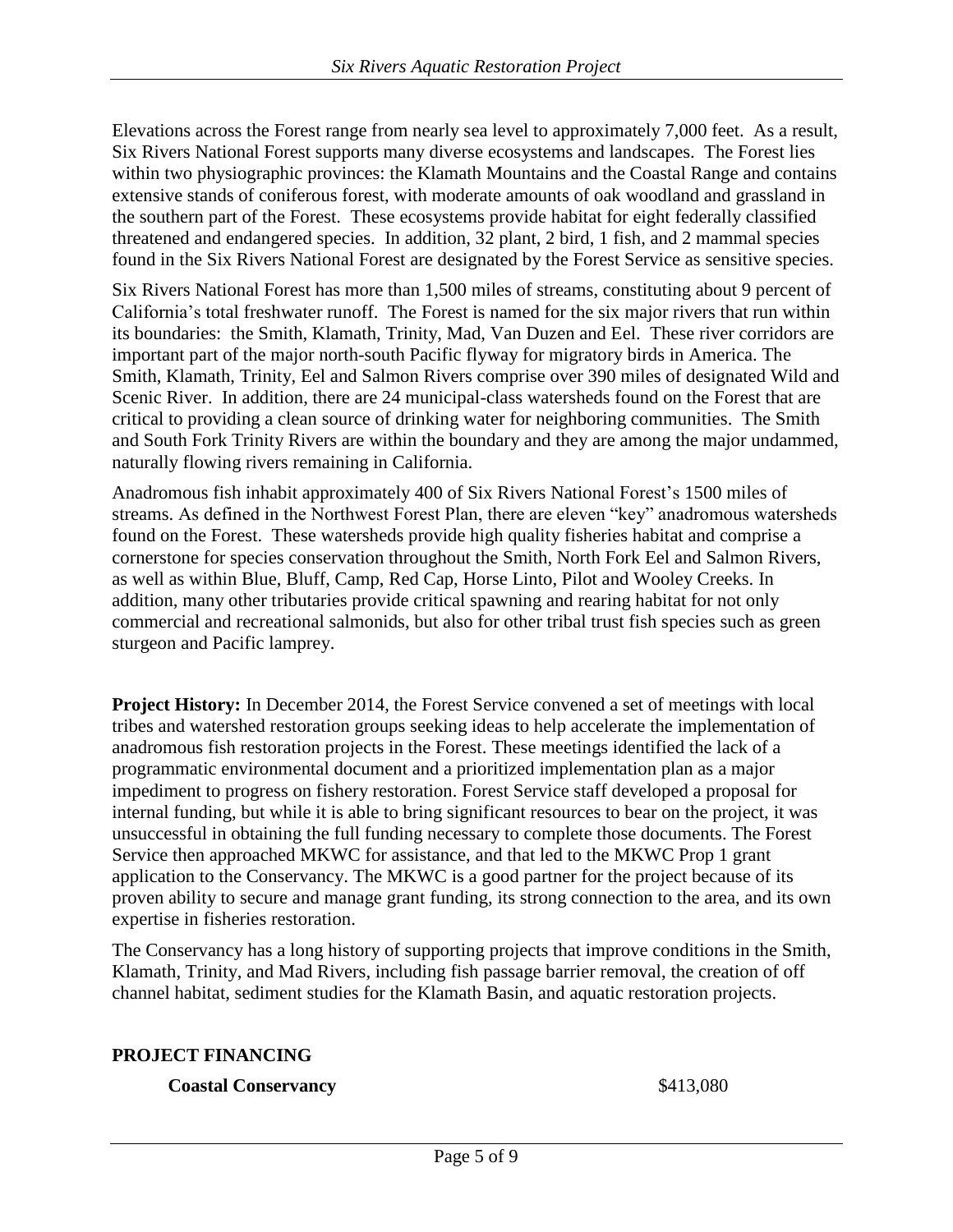### **United States Forest Service**  $$528.950$

### **Project Total \$942,030**

The expected source of Conservancy funds for this project is the fiscal year 2016/2017 appropriation to the Conservancy from the Water Quality, Supply, and Infrastructure Improvement Act of 2014 (Proposition 1, Water Code § 79700 et seq.). Funds appropriated to the Conservancy derive from Chapter 6 (commencing with § 79730) and may be used "for multibenefit water quality, water supply, and watershed protection and restoration projects for the watersheds of the state" (Section 79731). Section 79732 identifies the specific purposes of Chapter 6, including: to protect and restore aquatic, wetland and migratory bird ecosystems, including fish and wildlife corridors; to protect and restore coastal watersheds, including, but not limited to bays, marine estuaries, and nearshore ecosystems; and to assist in the recovery of endangered, threatened or migratory species by improving watershed health, instream flows, fish passage and coastal or inland wetland restoration. The proposed project will help achieve these purposes of Proposition 1 by conducting the necessary environmental review and project planning activities that, when implemented, will lead to improved watershed health to benefit endangered fish.

As required by Proposition 1, the proposed project provides multiple benefits including protecting and increasing the economic benefits arising from fisheries resources, improving watershed health, restoring aquatic, wetland, and fish and wildlife corridors, and removing barriers to fish passage. Future aquatic restoration within the Six Rivers National Forest will benefit the overall Forest health.

Match funding will come from the budget of the Forest Service. The Mid Klamath Watershed Council will also be providing \$34,732 of staff time as an in-kind donation to the proposed project.

The proposed project was selected through a competitive grant process under the Conservancy's Proposition 1 Grant Program Guidelines adopted in June 2015 ("Prop 1 Guidelines"). (See § 79706(a)). The proposed project meets each of the evaluation criteria in the Prop 1 Guidelines as described in further detail in this "Project Financing" section, the "Project Summary" section and the "Consistency with Conservancy's Project Selection Criteria & Guidelines" section of this staff recommendation.

### **CONSISTENCY WITH CONSERVANCY'S ENABLING LEGISLATION:**

The proposed project is undertaken pursuant to Chapters 3 (Section 31111) regarding plans and 5.5 (Section 31220) of Division 21 of the Public Resources Code, regarding the protection of coastal and marine resources.

Consistent with Section 31111, the Conservancy may fund and award grants to undertake plans. The proposed project is a grant to MKWC, a nonprofit organization, to fund preparation of the ARAP and an environmental document.

Consistent with Section 31220(a), the Conservancy may award grants for coastal watershed and coastal and marine habitat water quality and living marine resources protection and restoration projects, provided that the project meets one or more of the objectives detailed in Section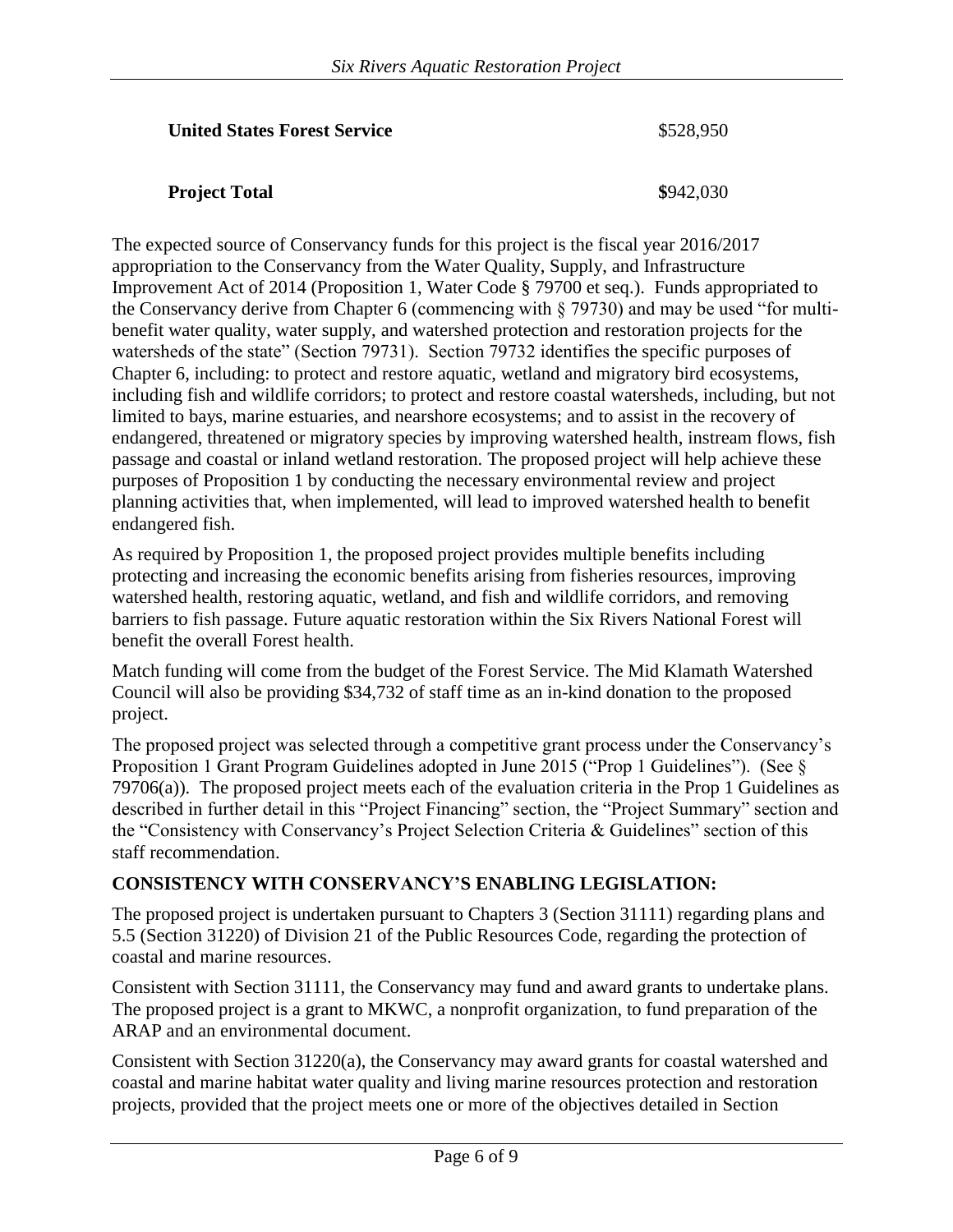31220(b). Consistent with subsections (2) and (6) of Section 31220(b), the Conservancy may authorize the proposed project because the ARAP will develop projects that protect or restore fish and wildlife habitat within coastal draining watersheds.

As also required by Section 31220(a), Conservancy staff has consulted with the State Water Resources Control Board in the development of the proposed project to ensure consistency with Chapter 3 (commencing with Section 30915) of Division 20.4 of the Public Resources Code.

Finally, consistent with Section 31220(c) the proposed project will include monitoring and evaluation within the ARAP and the environmental document; the proposed project is also consistent with the local watershed management plan and the State Water Quality Control Plan. See "Consistency with Local Watershed Management Plan/State Water Quality Control Plan" section, below.

# **CONSISTENCY WITH CONSERVANCY'S 2013 STRATEGIC PLAN GOAL(S) & OBJECTIVE(S), AS REVISED JUNE 25, 2015:**

Consistent with **Goal 5, Objective A** of the Conservancy's 2013-2018 Strategic Plan, the proposed project will develop a plan for the restoration and enhancement of coastal habitats.

## **CONSISTENCY WITH CONSERVANCY'S PROJECT SELECTION CRITERIA & GUIDELINES:**

The proposed project is consistent with the Conservancy's Project Selection Criteria and Guidelines, last updated on October 2, 2014, in the following respects:

# **Required Criteria**

- 1. **Promotion of the Conservancy's statutory programs and purposes:** See the "Consistency with Conservancy's Enabling Legislation" section, above.
- 2. **Consistency with purposes of the funding source:** See the "Project Financing" section, above.
- 3. **Promotion and implementation of state plans and policies:** The proposed project is consistent with the following plans and policies:

*NOAA 2014 Final Recovery Plan for the Southern Oregon/Northern California Coast Evolutionarily Significant Unit of Coho Salmon.* The proposed project has the potential to address multiple high priority recovery actions identified in this plan for streams within the Six Rivers National Forest including but not limited to: increase large woody debris, reduce road-stream hydrologic connection, restore natural channel form and function, and reduce erosion.

*Multispecies Recovery Plan Public Draft 2015 – California Coastal Chinook Salmon Evolutionarily Significant Unit (ESU), Northern California Steelhead DPS.* This plan highlights the importance of collaboration between federal, state, and local partners in the recovery planning process (Section 7.3). The proposed project will be a collaboration among federal, state and local partners and has the potential to address this plan's recovery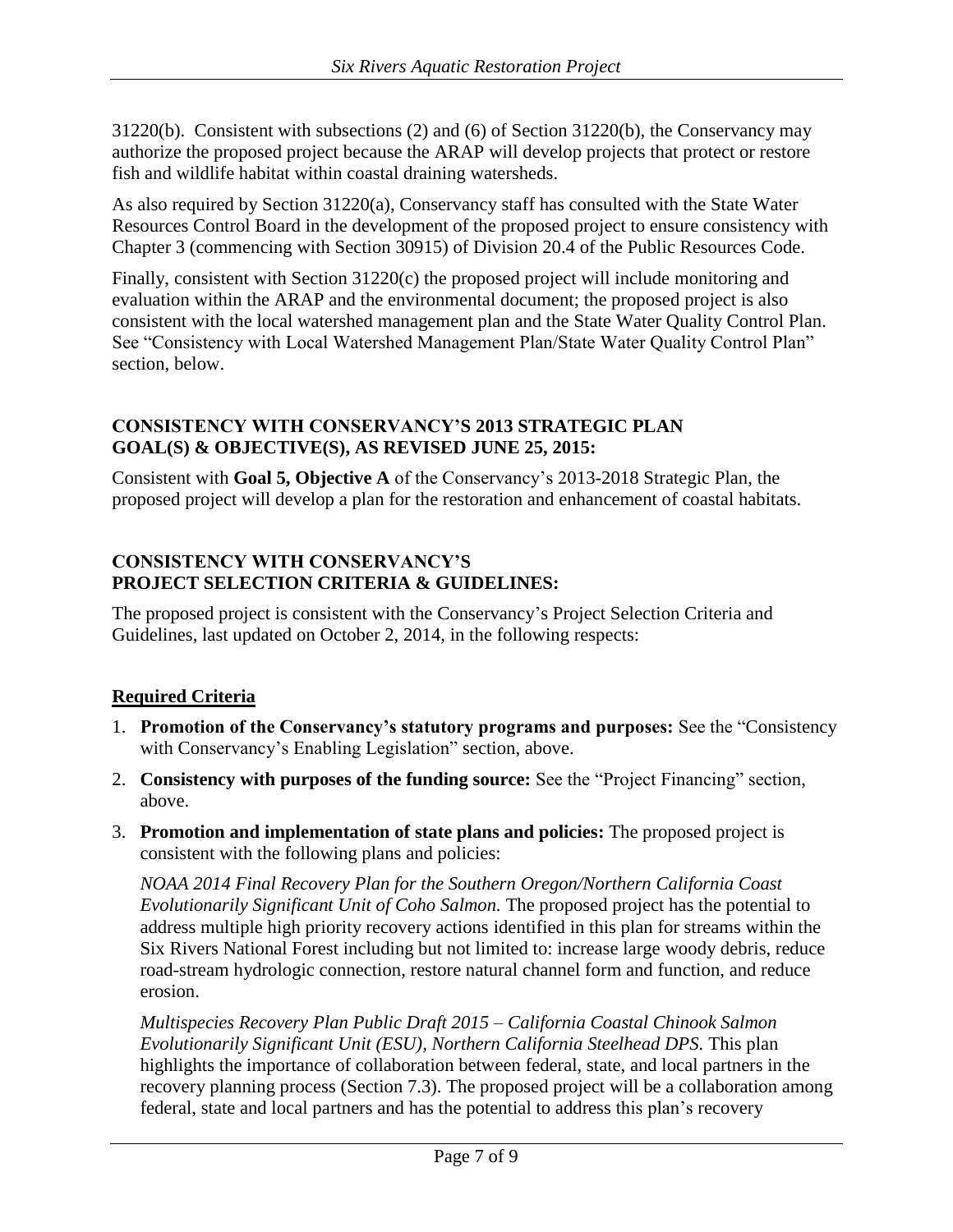objectives such as that for Habitat Complexity and Floodplain Connectivity, and Fish Passage.

*Recovery Strategy for California Coho Salmon 2004*. The proposed project will promote Goals V to enhance and restore habitat within the range of coho salmon. Specifically the proposed project will address Task Number RW-IN-19 to implement specific standards and guidelines identified in the Land and Resource Management Plan for each National Forest in the range of California coho salmon.

*State Wildlife Action Plan 2015*. The proposed project promotes conservation strategies listed for the North Coast and Klamath including those for: Freshwater Marsh, Native Aquatic Species Assemblages/Communities of Coastal Watersheds, and North Coastal and Montane Riparian Forest and Woodland.

- 4. **Support of the public:** See "Exhibit 2: Project Letters".
- 5. **Location:** The proposed project is located within the Six Rivers National Forest that includes portions of six major coastal river systems critical to supporting salmonids in northwest California: Smith River, Klamath River, Mad River, Trinity River, Van Duzen River, and Salmon River.
- 6. **Need:** Conservancy funding is needed to undertake the proposed project because the MKWC and Forest Service do not have sufficient funding to undertake the project on their own. The Forest Service is providing a match of over 1:1 for the proposed project but has been unable to secure the entire funding through the Federal Government. The cost of fighting forest fires has been increasing much more quickly than the overall budget of the Forest Service. As a result, much of the money set aside for forest management is used to cover the cost of fighting wildfires and is not available to help manage the Forest.
- 7. **Greater-than-local interest:** The proposed project will benefit endangered salmonids across a large landscape in northwestern California. Maintaining and increasing healthy fish populations is an important goal both for local fishing communities as well as for the State of California.
- 8. **Sea level rise vulnerability:** The proposed project locations are all well inland and will not be affected by sea level rise.

# **Additional Criteria**

- 9. **Readiness**: The MKWC and Forest Service are ready to undertake the proposed project.
- 10. **Return to Conservancy**: See the "Project Financing" section, above.
- 11. **Cooperation**: The MKWC will be undertaking the project in partnership with Forest Service. MKWC itself is a collaboration between restoration experts, the Karuk Tribe, and local business owners. MKWC routinely partners with the Karuk and Yurok Tribes, as well as the Forest Service, NOAA Fisheries, California Department of Fish and Wildlife, California Department of Forestry and Fire Protection and many local organizations.
- 12. **Vulnerability from climate change impacts other than sea level rise:** The proposed project will increase resilience to climate change for salmonids by identifying projects to